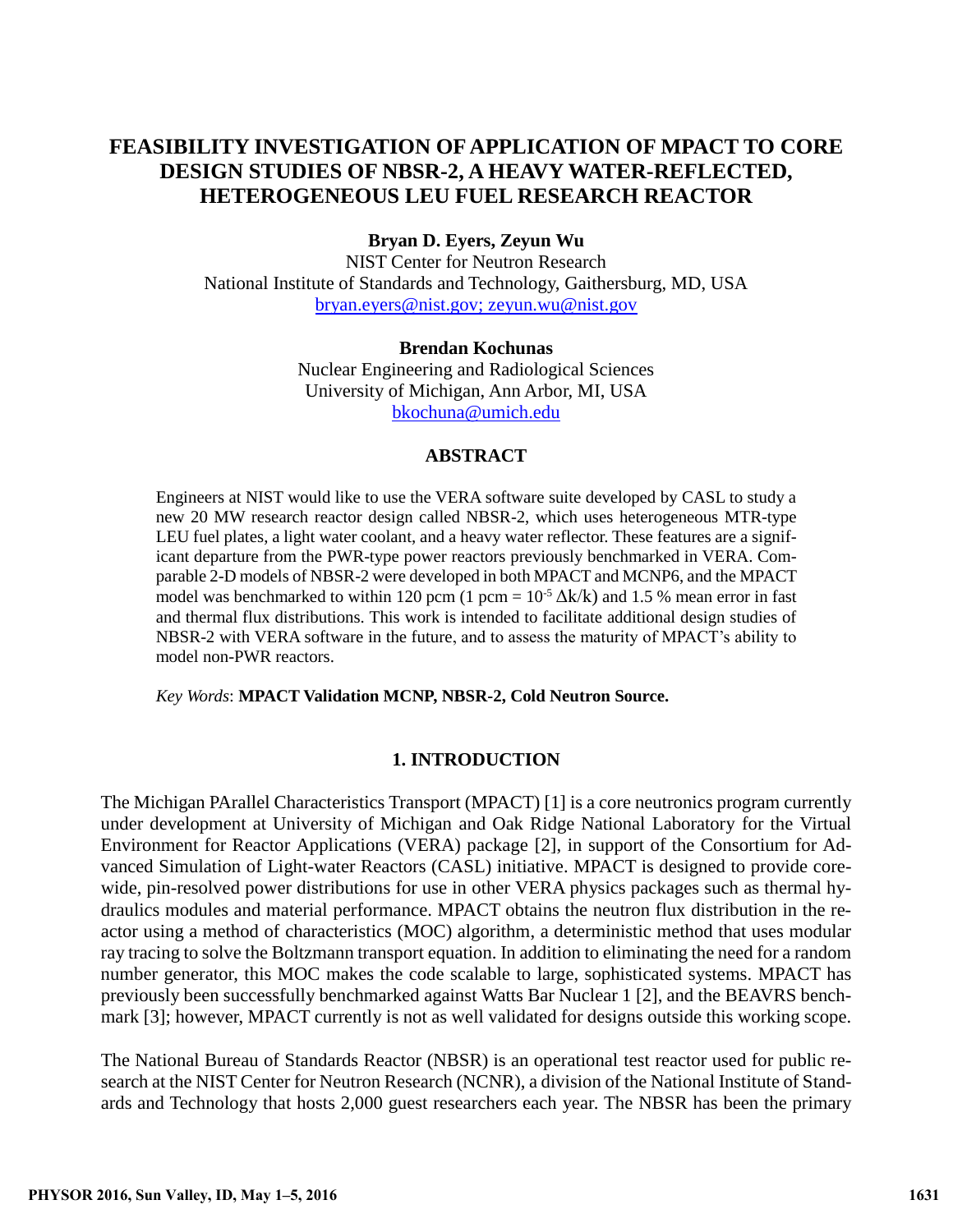neutron source for the NCNR since its commissioning in 1967, but due to relicensing limitations and non-proliferation concerns a new LEU reactor, NBSR-2, is being designed to replace it. The new design utilizes heterogeneous fuel plate geometry, a heavy water reflector, and a weakly coupled horizontal split core configuration. In the last two years the Monte-Carlo based MCNP6 code has been intensively employed as the sole reactor physics tool for core design [\[4\],](#page-9-2) and the NBSR-2 design team has great interest in further studies of core performance using advanced deterministic methods, which are preferable for fuel cycle analysis.

This paper describes preliminary benchmarking work using MPACT to perform physics calculations for NBSR-2, in which basic core performance characteristics were generated and compared against the results from an MCNP model. The main purpose of this study is to assess the feasibility of applying MPACT to a heterogeneous compact research core in preparation for potential future depletion and thermal hydraulics calculations with VERA. The results presented in the paper can also be used to gauge the applicability of the MPACT to similar research reactors.

### **2. PROJECT SCOPE AND METHODOLOGY**

#### **2.1. Description of MPACT**

In MOC, a series of angular sweeps is performed over discrete ordinates in several geometric modules provided by the user, and the cross sections are calculated with local conditions in a discrete submesh and applied to solve the Boltzmann transport equation (BTE). The system keff is calculated iteratively from the BTE and a given scattering order by systematically incrementing the neutron flux and checking for convergence. However, the BTE is non-linear because the cross sections for the user-defined geometry vary with the neutron flux distribution. Furthermore, when thermal hydraulic feedback is present each material constituent has a different energy-dependent cross section, so after every iteration all materials must be re-weighted against a new flux energy distribution. To simplify the BTE calculations in MPACT, the coarse mesh finite difference (CMFD) algorithm is used. In CMFD the flux is averaged over a series of discretized regions "j" to compute cell-averaged parameters. For example:

$$
\bar{\Sigma}_{s,j,g} = \frac{\sum_{i \in j} \sum_{s,j,g} \Phi_{i,g} V_i}{\sum_{i \in j} \Phi_{i,g} V_i} , \qquad \bar{\Phi}_{j,g} = \frac{\sum_{i \in j} \Phi_{i,g} V_i}{\sum_{i \in j} V_i} , \qquad \text{and} \qquad \bar{\chi} = \frac{\sum_{i \in j} \chi_{i,g} \Sigma_{f,j,g} \Phi_{i,g} V_i}{\sum_{i \in j} \Sigma_{f,j,g} \Phi_{i,g} V_i} .
$$

The flux-weighting method described above uses a volumetric integration that conserves the cellaveraged reaction rates, but it neglects the spatial distributions within the cell, and so fails to preserve the leakage rates at the cell surfaces. CMFD corrects for this by using a radial coupling coefficient,  $\widehat{D}_{j,g,s}$ , on each cell's surface to maintain equivalent leakage rates across their shared boundaries, such that:

$$
\widetilde{D}_{j,g,s} = \frac{2\overline{D}_{j,g}\overline{D}_{j(s),g}}{h_{j,s}\overline{D}_{j,g} + h_{j(s),s}\overline{D}_{j(s),g}}
$$

$$
\widehat{D}_{j,g,s} = \frac{\overline{J}_{j,g,s}^{net} + \widetilde{D}_{j,g,s}(\overline{\Phi}_{j,g} - \overline{\Phi}_{j(s),g})}{(\overline{\Phi}_{j,g} + \overline{\Phi}_{j(s),g})}
$$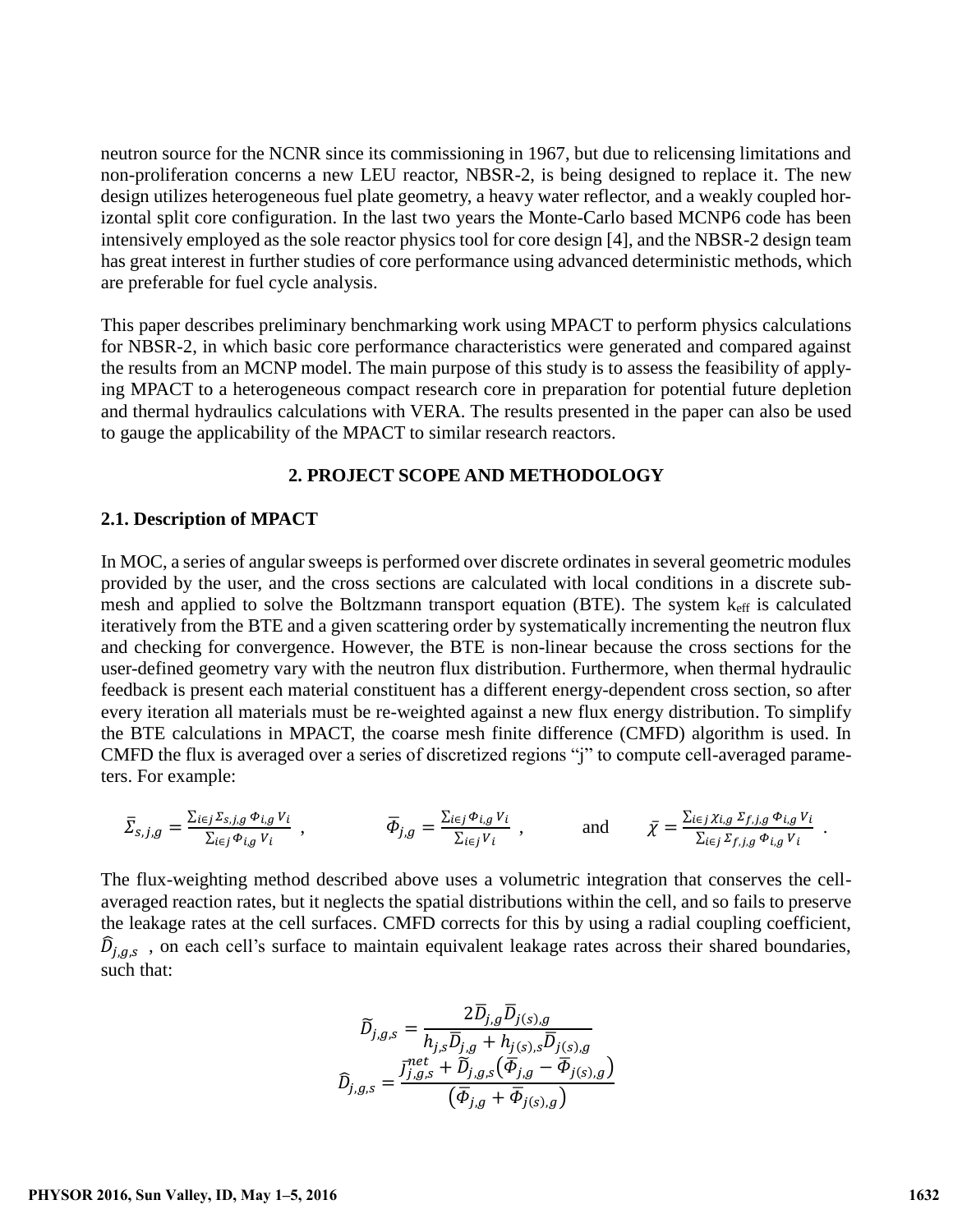$$
J_{j,g,s}^{net}=-\widetilde{D}_{j,g,s}\big(\overline{\varPhi}_{j,g}-\overline{\varPhi}_{j(s),g}\big)+\widehat{D}_{j,g,s}\big(\overline{\varPhi}_{j,g}+\overline{\varPhi}_{j(s),g}\big)
$$

Depending on the input geometry, in MPACT this form of synthetic acceleration can reduce the number of BTE iterations required for convergence by an order of magnitude or more.

### **2.2. Description of Benchmark: NBSR-2**

In recent decades cold neutron research has dominated the use of the aging NBSR facility, so the cold neutron yield is one of the most important metrics of NBSR-2's performance. The new vessel will extend 2.5 m in diameter and 2.5 m in height, and contain 18 MTR-type, 17-plate fuel elements with LEU  $U_3Si_2$ -Al fuel in a horizontally split core arrangement and a three-cycle burnup configuration as shown in Figure 1. In this new configuration the fuel elements are cooled and moderated by a light water coolant, while the vessel is filled with a heavy water reflector; and the two liquids are separated by zircalloy fuel boxes that surround the assembly groupings. A more detailed description of the NBSR-2 design can be found in Ref. 4.



**Figure 1.** The current NBSR-2 core configuration.

Not pictured in Figure 1, two cold source cryostats filled with liquid deuterium will be positioned to the north and south along the vessel centerline, between the two horizontal core halves. The thermal efficiency of these cryostats is maximized when the kinetic energy of the incoming neutrons is minimized, and the horizontally split core configuration of NBSR-2 has been shown using MCNP6 to optimize the fast and thermal flux profiles at these sites, as seen in Figure 2 [\[4\].](#page-9-2) It is desirable to confirm these stochastic calculations with a deterministic method; however, the heterogeneous nature of the MTR assembly has historically proven challenging for traditional LWR tools like CASMO [\[5\]](#page-9-3) and NEWT [\[6\].](#page-9-4) The confirmation method selected should be readily coupled to a thermal hydraulics package and capable of performing high resolution burnup calculations, and should represent the state of the art in neutronics simulation. MPACT is a modern neutronics code that currently meets these criteria – for PWRs.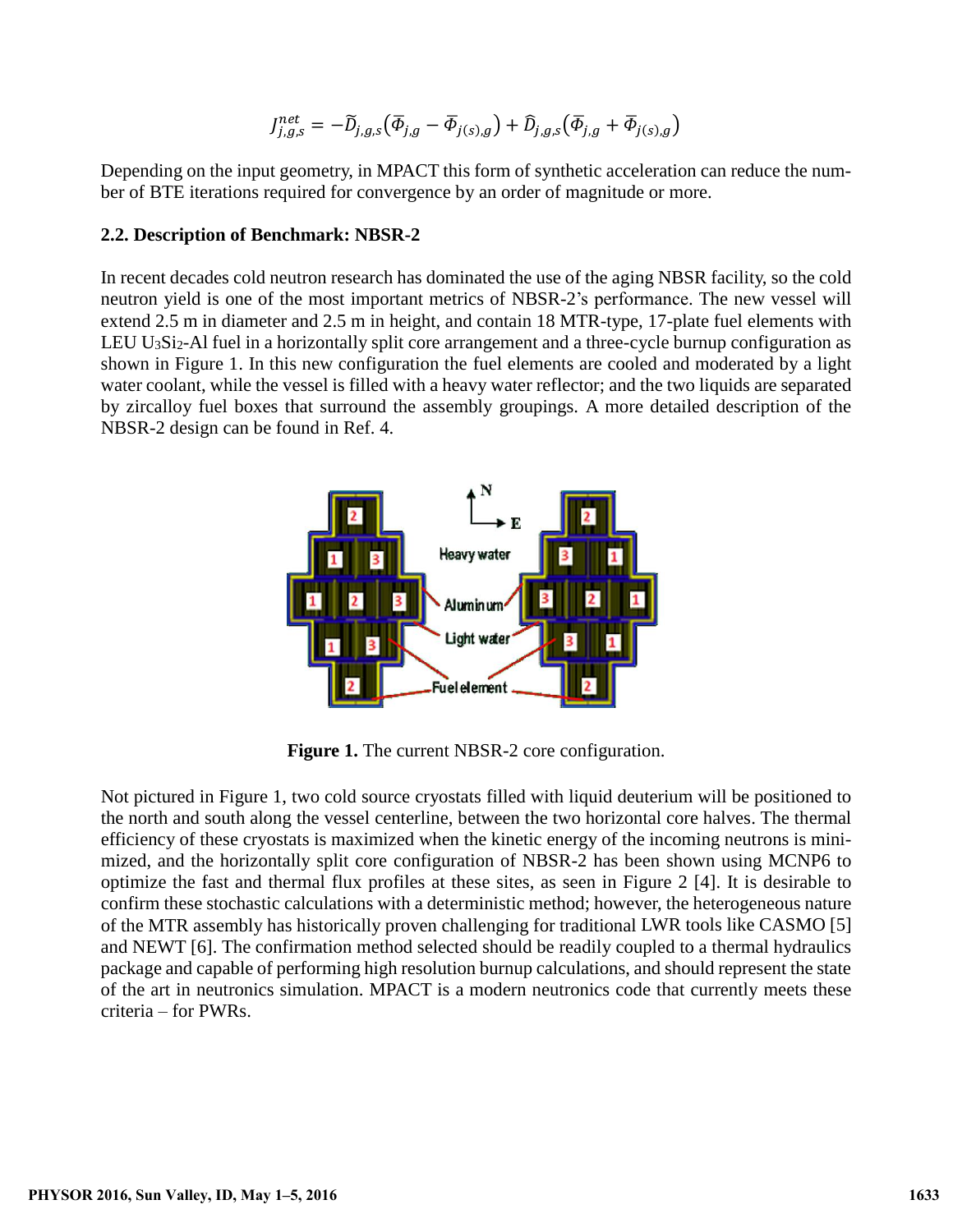

**Figure 2.** MCNP6 calculations for the thermal flux profile in NBSR-2 along the cryostat axis.

# **2.3. Modeling NBSR-2 in MPACT**

MOC is conveniently implemented over equally sized geometry "modules" that comprise 2-D/1-D lattices in the core. To conserve time and especially memory, in MPACT ray tracing is performed only once for each unique geometric module regardless of how often it is repeated in the core. It is therefore prudent to design a model that utilizes as much repetitive geometry as possible. Additional performance increases are possible through the use of reflective boundary conditions along lines of core symmetry; in MOC, such conditions reduce the number of core calculations by powers of 2. However, in NBSR-2 the use of core symmetry requires halved or quartered modules, increasing the total number of ray tracing data to be stored in memory.

In this project each fuel element was modeled with four quarter-element modules, which allowed for placement in the horizontally staggered rectangular arrangement used in NBSR-2, and the use of symmetry along the south and east faces. Since NBSR-2 uses a 3-stage fuel cycle, a total of 12 unique modules were required to accurately represent the 18 fuel elements in the core. Additional modules were used to construct the zircaloy-2 walls and  $D_2O$  moderator. The submeshing used in the element modules averaged about 240 cells/cm<sup>2</sup>. Figure 3 is a comparison of the final geometry inputs rendered from the MPACT and MCNP6 input files.

One significant limitation of geometry modeled in MPACT is that the split core gap was required to be a modulus of the module size. For the 4.1 cm  $\times$  4.0 cm modules used to maximize repeatability, this required an element gap of 16.4 cm, compared to the 20.5 cm gap used in the reference design. The MCNP model was adjusted accordingly for benchmarking, but this is an unnecessary constraint to the positioning of the cold source cryostat.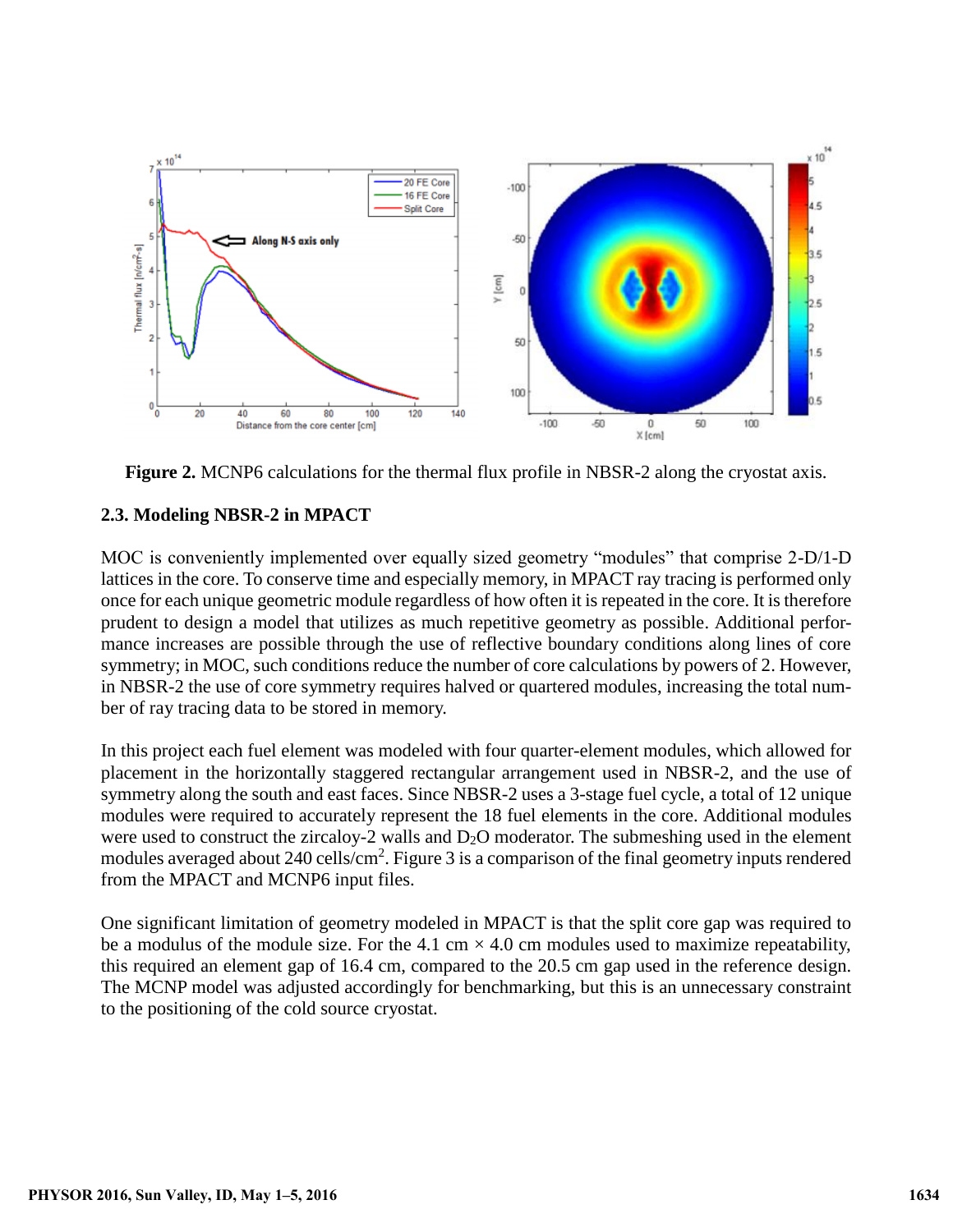

**Figure 3.** MPACT (left) and MCNP (right) models of NBSR-2 as rendered in VisIt and Xming, respectively. Reflective symmetry is observed along the right and bottom boundaries in each model.

A second limitation of MPACT is the processing time; thus for this feasibility study, the models were limited to 2-D cores with reflective top and bottom boundaries. In preparation for future 3-D analyses, a second model (hereafter referred to as the reduced model) was constructed with the reflector reduced from a total core volume of  $11,480 \text{ cm}^2$  to just 984 cm<sup>2</sup>. If the effect of this approximation is small and consistent, the pace of MPACT calculations can be reduced from hours to minutes.

# **3. RESULTS**

# **3.1 Validating MPACT against MCNP6**

Two important neutronics benchmarks for any research reactor are the core k<sub>eff</sub> and the spatial scalar flux distribution in the core. The core  $k_{\text{eff}}$  is the eigenvalue of the Boltzman transport equation for a given core geometry, including boundary leakage. As shown in Table 1, the eigenvalues calculated by MPACT and MCNP6 corroborated within 120 pcm and 170 pcm (1 pcm =  $10^{-5} \Delta k/k$ ) for the full and reduced models respectively, indicating reasonably strong agreement between the two codes.

|                   | <b>MPACT</b> | <b>MCNP</b>                          | Disagreement (pcm) |
|-------------------|--------------|--------------------------------------|--------------------|
| <b>Full model</b> | 1.2227606    | $1.22456 \pm 0.00047$ (1- $\sigma$ ) | $-120$             |
| Reduced model     | l.0048021    | $1.00312 \pm 0.00060$ (1- $\sigma$ ) | $+170$             |

|  |  | <b>Table 1.</b> Comparison of keff results from MPACT and MCNP. |
|--|--|-----------------------------------------------------------------|
|--|--|-----------------------------------------------------------------|

To compare flux distributions, an FMESH spatial distribution tally of scalar flux was generated in MCNP6 in 0.1  $\text{cm}^2$  cells over a pre-determined region, and the cell-averaged flux results from MPACT were collected from the same area. To match the energy group structure of MPACT's cross section library, in MCNP6 the fast neutron spectrum was defined between 20 MeV and 0.625 eV, and the thermal neutron spectrum was less than 0.625 eV. All datasets were normalized to a peak total flux of  $5x10^{14}$  cm<sup>-2</sup>-s<sup>-1</sup>, an anticipated value for this design.

Excellent qualitative visual agreement was observed between MPACT and MCNP for the fast and thermal flux distributions, as shown in Figure 4. In both figures the effect of the MTR fuel plates on flux distributions is clearly visible, indicating that the heterogeneous plate fuel geometry is being modeled correctly. As expected, the MPACT spectra appear smoother than their MCNP counterparts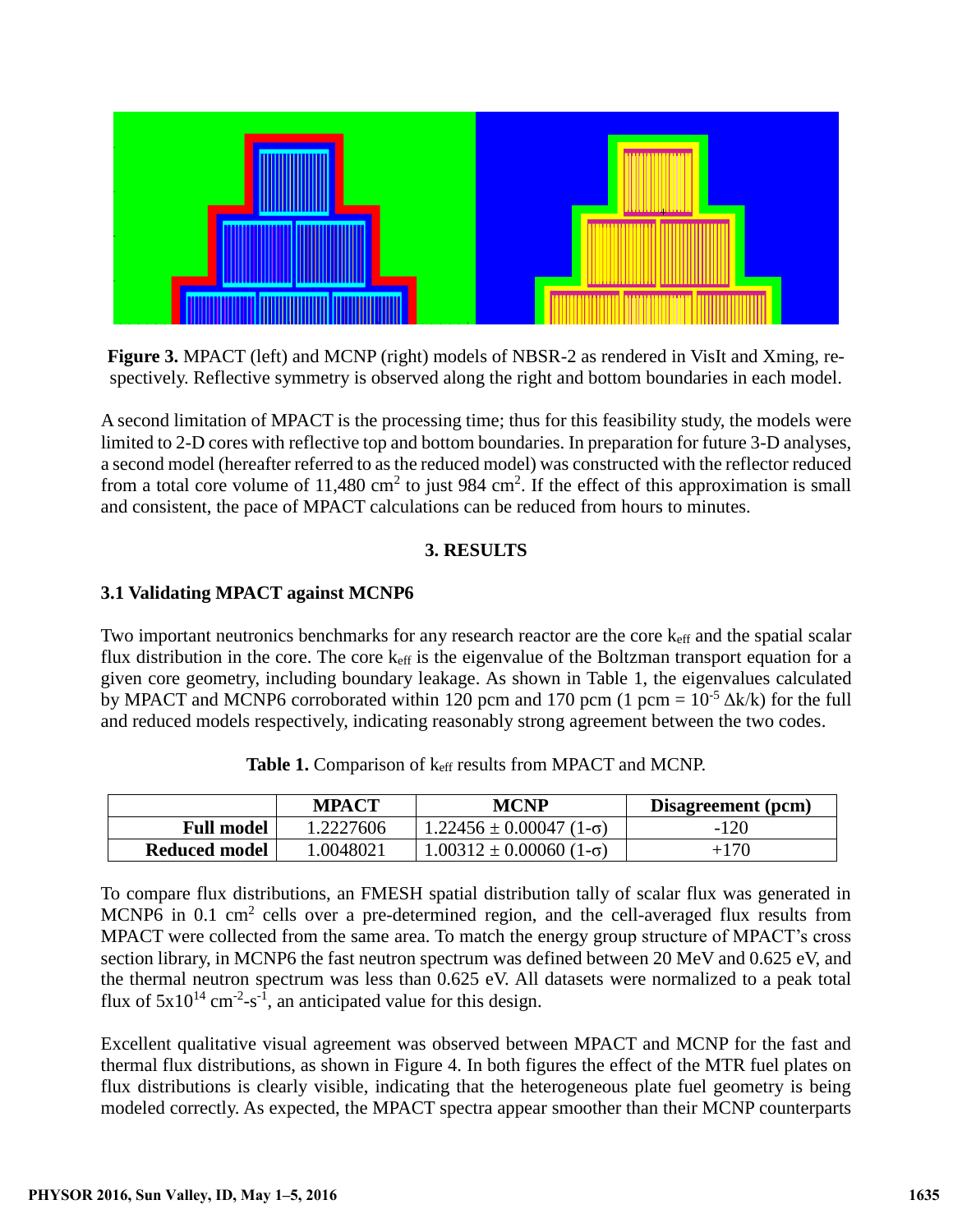by nature of their deterministic computation, and thus present a higher degree of confidence when sampling individual points. This is naturally advantageous when performing design work.



**Figure 4.** Fast flux in MCNP (top) and MPACT (bottom) with the full reflector model.

To evaluate the spectra quantitatively, each of the 98,400 MCNP6 FMESH nodes were compared to the nearest equivalent MPACT node (of 1,173,556 available). Using the full reflector model, the mean absolute difference of MPACT relative to MCNP6 was 2.1 %  $\pm$  1.7 % (1- $\sigma$ ) for the fast flux spectrum, and 0.9 %  $\pm$  1.7 % (1- $\sigma$ ) for the thermal flux spectrum. The differences in the reduced model averaged 2.5 %  $\pm$  2.1 % (1-σ) and just 0.2 %  $\pm$  2.6 % (1-σ), respectively. Three key points (indicated by red circles in Figure 4) were identified to represent the spectra; these data are summarized in Table 2.

### **3.2 Analysis of NBSR-2 Design Using MPACT**

The single most important metric for NBSR-2 is the thermal-to-fast neutron ratio at the site of the cryostat, as this metric controls the ratio of beam brightness vs heat load. For the full reflector model, MPACT calculated a thermal-to-fast neutron ratio of 5.60 at this site – closely matching the MCNP6 prediction of 5.63. The thermal neutron flux at the center of the fuel cluster is also of considerable importance, as it drives the total fission density in the fuel and thus defines material and thermal hydraulic limits; MPACT predicted  $7.20 \times 10^{13}$  cm<sup>-2</sup>-s<sup>-1</sup>, compared to  $7.33 \times 10^{13}$  cm<sup>-2</sup>-s<sup>-1</sup> in MCNP6. Finally, the core center is of academic interest given the uncommon split-core configuration; MPACT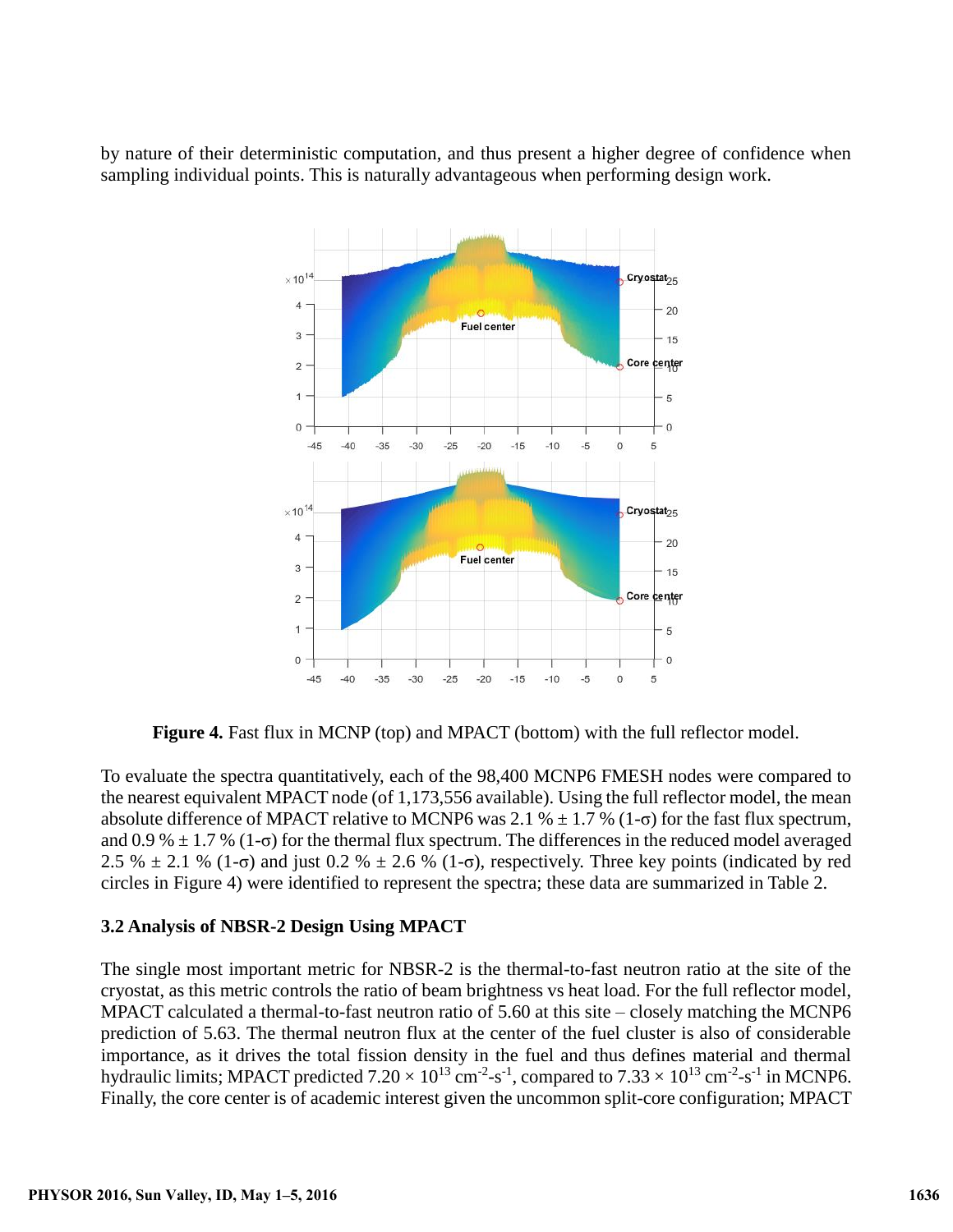returned a fast flux of  $1.91 \times 10^{13}$  cm<sup>-2</sup>-s<sup>-1</sup> against MCNP6's  $1.94 \times 10^{13}$  cm<sup>-2</sup>-s<sup>-1</sup>. The reduced model produced similar agreement, yielding strong proof of MPACT's merit in benchmarking test reactors like NBSR-2. The additional benchmarking and comparison calculations described in Table 3 likewise indicate excellent agreement between the two codes.

| Location           | <b>MPACT</b> | <b>MCNP</b>                                                                                     | <b>MPACT</b> (Reduced) | MCNP (Reduced)                                                                                           |            |
|--------------------|--------------|-------------------------------------------------------------------------------------------------|------------------------|----------------------------------------------------------------------------------------------------------|------------|
|                    |              |                                                                                                 |                        | Fast Flux   Th Flux   Fast Flux   Th Flux   Fast Flux   Th Flux   Th Flux   Th Flux                      |            |
| Core Center 1      | $1.91E+14$   | $ 4.64E+14 1.94E+14$                                                                            |                        | $\vert$ 4.69E+14 $\vert$ 3.61E+14 $\vert$ 5.81E+14 $\vert$ 3.63E+14 $\vert$ 5.91E+14 $\vert$             |            |
| <b>Fuel Center</b> | $3.65E+14$   |                                                                                                 |                        | $\mid 7.20E+13 \mid 3.69E+14 \mid 7.33E+13 \mid 7.72E+14 \mid 1.41E+14 \mid 7.77E+14 \mid 1.41E+14 \mid$ |            |
| Cryostat           | $8.83E+13$   | $\mid$ 4.94E+14 $\mid$ 8.93E+13 $\mid$ 5.02E+14 $\mid$ 1.11E+14 $\mid$ 2.14E+14 $\mid$ 1.17E+14 |                        |                                                                                                          | $2.18E+14$ |

|  |  |  |  |  |  | <b>Table 2.</b> Scalar flux at select points in the full and reduced NBSR-2 models. |
|--|--|--|--|--|--|-------------------------------------------------------------------------------------|
|  |  |  |  |  |  |                                                                                     |

**Table 3.** Select scalar flux ratios averaged across the full and reduced models.

|                  | Thermal-to-Fast ratio |         | MPACT-to-MCNP ratio |               |  |  |
|------------------|-----------------------|---------|---------------------|---------------|--|--|
| Location         | in MPACT              | in MCNP | for fast n's        | for thrml n's |  |  |
| In the reflector | 2.8898                | 2.8858  | 0.9816              | 0.9851        |  |  |
| In the fuel      | 0.1900                | 0.1903  | 0.9918              | 0.9909        |  |  |

It was desirable to review the optimization of the cryostat placement with the high fidelity data available from MPACT, in order to (1) assess the feasibility of design work with MPACT, and (2) verify the optimization itself. The peak thermal flux along the vertical centerline was determined to occur at 18.5 cm, and the thermal-to-fast flux ratio at that point was 5.07. However, Figure 5 shows that the thermal flux is nearly constant in this region, while the thermal-to-fast flux ratio increases markedly over the same space. This suggests that the cryostat could be placed several centimeters further from the core centerline than previously selected while maintaining a comparable brightness, which could be necessary when NBSR-2 undergoes its structural design phase.

# **3.2 Reduced Model**

The reduced model was intended to minimize the computation time in MPACT in preparation for future 3-D calculations, and in this respect it succeeded, reducing the 2-D MPACT model computation time from 5 hours to 50 minutes. However, while the core eigenvalue (shown in Table 1) and the fast and thermal flux profiles (shown in Table 2) agreed closely with MCNP6, the shape of the reduced model output spectra were inadequate representations of the full reflector model – particularly near the all-important site of the cryostat. The disagreement of the thermal flux profiles along the cryostat axis can be clearly observed in Figure 6.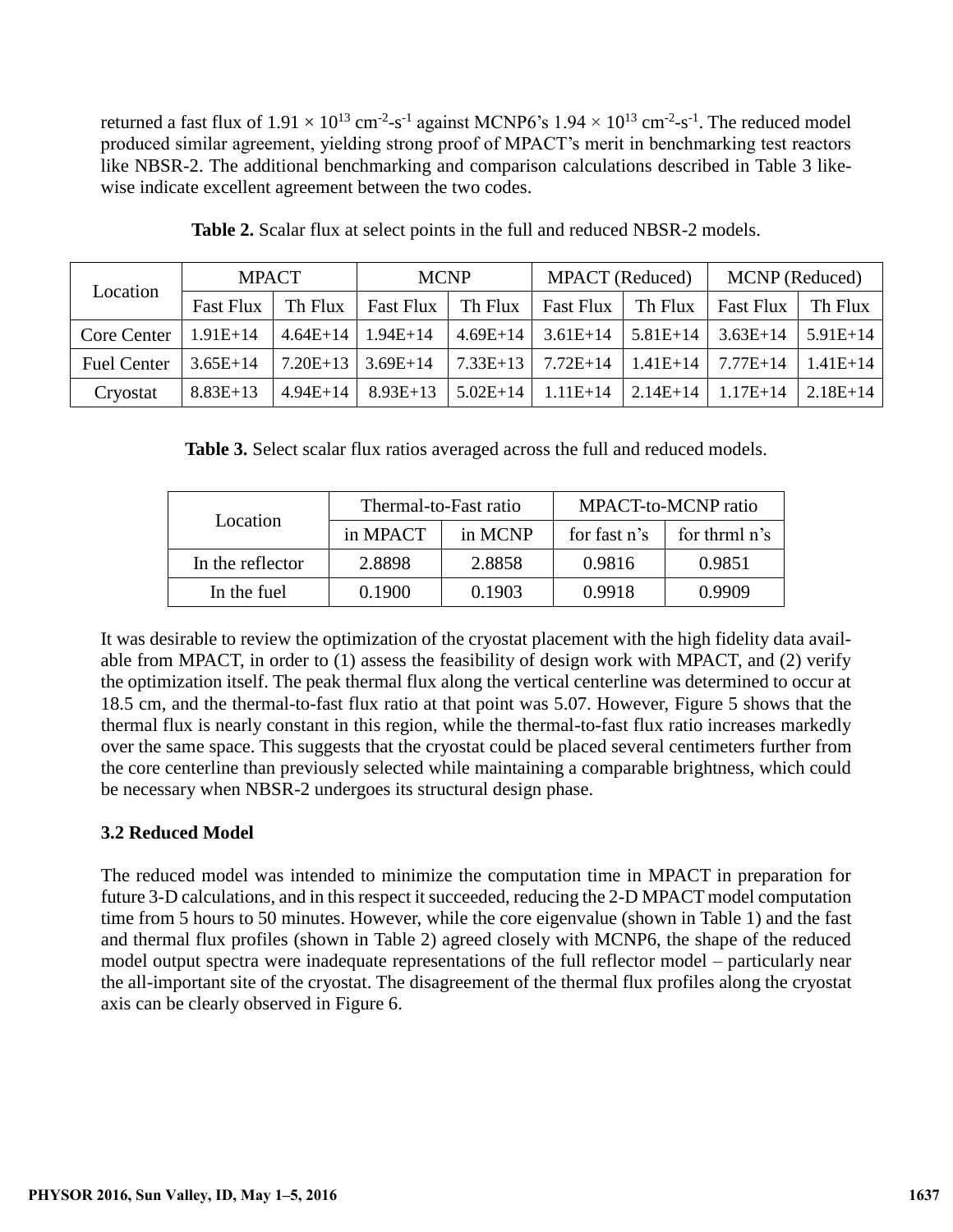

Figure 5. Flux and flux ratio profiles along the vertical centerline of the full reflector model, as calculated with MPACT using the full reflector model.



Figure 6. MPACT thermal flux from the full (left) and reduced (right) reflector models.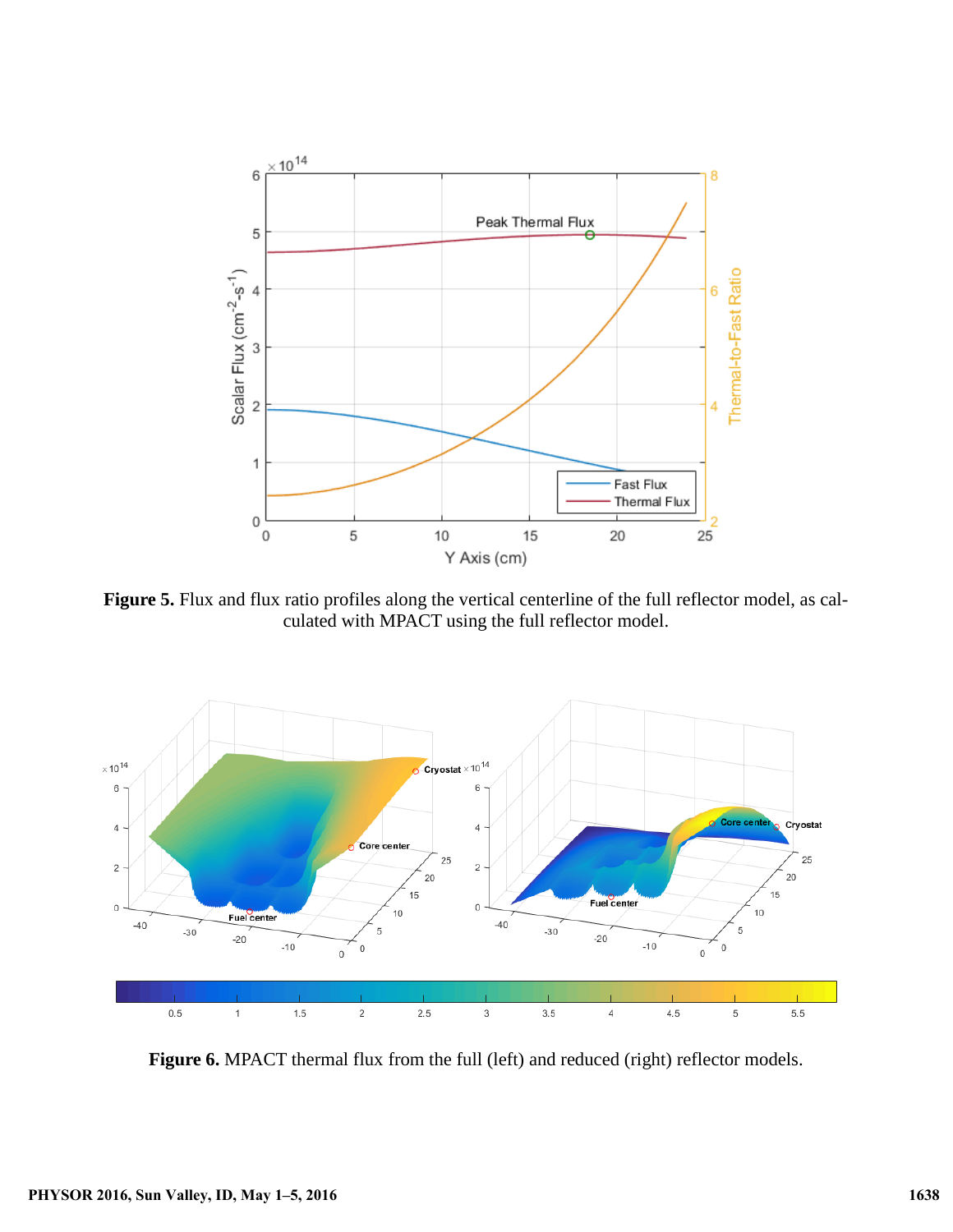### **5. CONCLUSIONS**

### **5.1 A Successful Validation**

An accurate model of the NBSR-2 geometry was developed for MPACT using quarter symmetry and repetitive modules, with features including a large  $D_2O$  reflector, heterogeneous MTR-type fuel plate assemblies, and a weakly coupled core. A limitation that the fuel clusters be set to a modulus of the MPACT module size was overcome by adjusting the MCNP6 model by 2.05 cm. The resulting core  $k<sub>eff</sub>$  and fast and thermal flux profiles were successfully validated against MCNP6, with  $k<sub>eff</sub>$  results agreeing to within 120 pcm and flux distributions within 1.5 %  $\pm$  1.7 % (1- $\sigma$ ) on average for 98,400 points in the full reflector model. A neutronics study in the vicinity of the cryostat exhibited excellent agreement with previous calculations, yielding a thermal-to-fast neutron ratio of 5.07 at the point of maximum flux. This both (1) validated the cryostat placement, and (2) demonstrated the utility of MPACT as a design tool for test reactors like NBSR-2.

# **5.2 Computation Time: A Limiting Factor**

A reduced model developed for MPACT successfully decreased the computation time by a factor of 6, and was benchmarked to within 170 pcm of MCNP6 with flux distributions in excellent agreement. However, the flux distributions themselves proved to be a poor approximation of the full reflector model, especially in the region of the cryostat placement. So, the lengthy computation time required for the full reflector model, which was 2-D, was disappointing because two limiting factors currently make 3-D calculations with it impractical. The first of these factors is the sheer size of the reflector geometry, which is atypical for PWR designs and was causing stability issues in the CMFD acceleration that will require further investigation. The workaround solution, using a simple source iteration in lieu of CMFD, increased the computation time by a factor of 5. The second limiting factor involved the material cross sections: transport-corrected  $P_0$  (TCP<sub>0</sub>) cross sections returned negative values in the reflector, so more accurate  $P_2$  models were used instead; but this further increased the computation time by a factor of 4. Computation time is a limiting factor because MPACT is not publically available as of this paper, so these feasibility calculations were performed on limited private resources provided by the University of Michigan. However, the 5 hour wait for the 2-D model could be reduced to 15 minutes in the future, and this would make 3-D calculations much more accessible.

# **5.3 Future Work**

The CMFD acceleration and  $TCP_0$  limitations described above should be addressed before work continues, since moving to 3-D will multiply the computational cost by orders of magnitude. Subsequent efforts could include a 3-D depletion analysis of the fuel cycle, which MPACT is currently well suited for, and then thermal hydraulic benchmarking, which will require minor modifications to MPACT in order to model flow in rectangular channels. Consideration should be given as to whether the native MPACT input structure used in this analysis or the VERA common input system is more beneficial.

### **ACKNOWLEDGMENTS**

I would like to thank my current advisor, Bob Williams, and my former professor, Bill Martin, for their inspiration, guidance, and instruction. This paper would not have been possible without them.